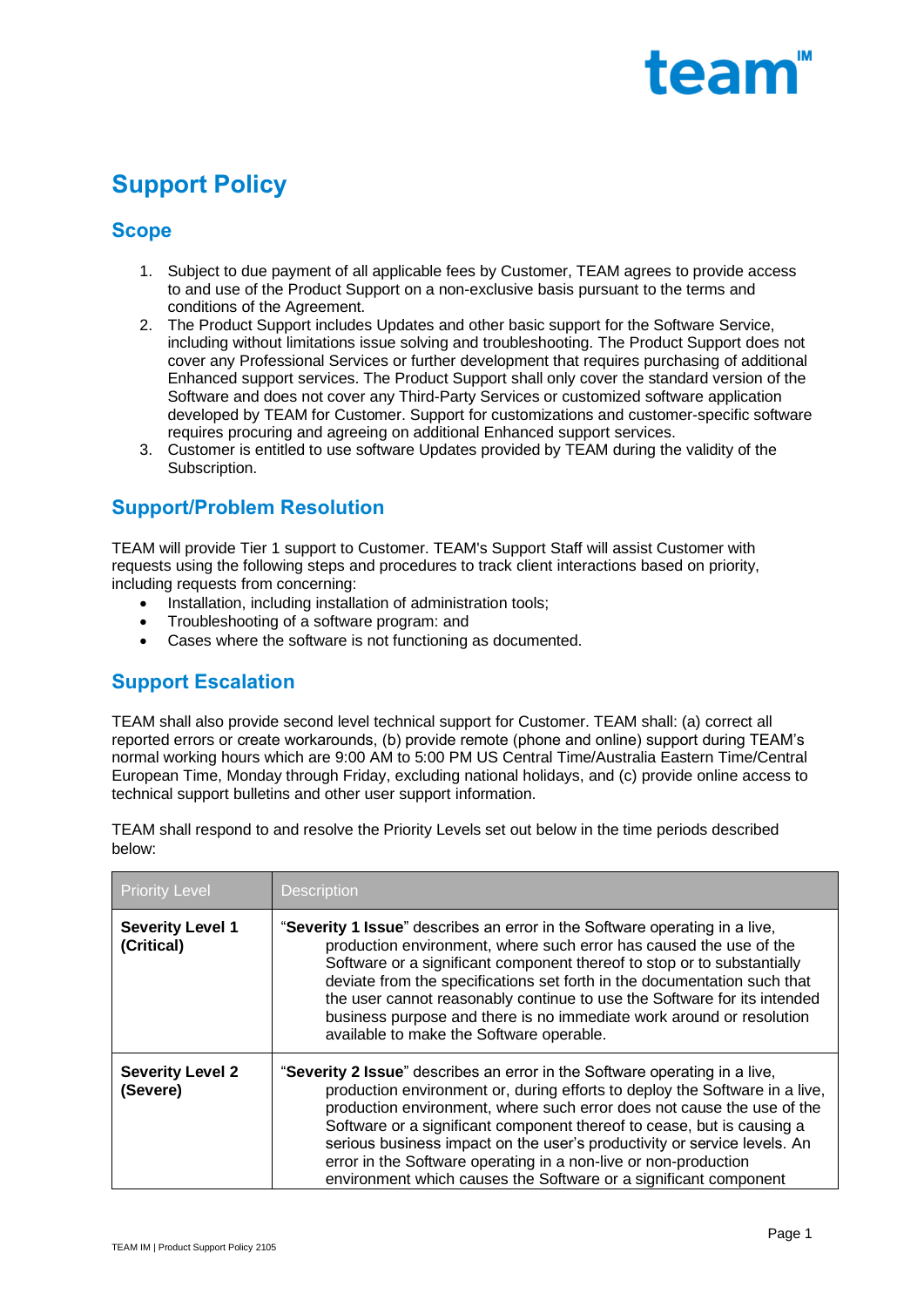

|                                     | thereof to stop or to substantially deviate from the specifications set forth<br>in the Documentation may be considered a Severity 2 issue as well.                                                                                                                                                 |
|-------------------------------------|-----------------------------------------------------------------------------------------------------------------------------------------------------------------------------------------------------------------------------------------------------------------------------------------------------|
| <b>Severity Level 3</b><br>(Medium) | "Severity 3 Issue" describes a condition which allows the Software to be in full<br>working mode during any stage of deployment but may cause immediate<br>impacts to operations or usability which are desirable to resolve. General<br>questions are usually considered to be Severity 3 as well. |
| <b>Severity Level 4</b><br>(Low)    | "Severity 4 Issue" describes a condition which is causing the Client's use of the<br>Software to be inconvenient or less aesthetically pleasing than desired.                                                                                                                                       |

The following response and fix times are applied:

| <b>Priority Level</b>                 | Initial Response        |
|---------------------------------------|-------------------------|
| <b>Severity Level 1</b><br>(Critical) | Within 4 business hours |
| <b>Severity Level 2</b><br>(Severe)   | Within 6 business hours |
| <b>Severity Level 3</b><br>(Medium)   | Within 1 business day   |
| <b>Severity Level 4</b><br>(Low)      | Within 2 business days  |

The initial response will consist of:

- A suggested resolution to the problem;
- A request for more detailed information or clarification, which will enable TEAM to determine the appropriate course of action; or
- Notification of the estimated time for providing the user with further information, resolution, or a workaround, as appropriate.

# **CONTACTING SUPPORT**

- 1. Customers may submit new service requests via the TEAM support web site [https://teamanz.atlassian.net/servicedesk/customer/portal/TBD.](https://teamanz.atlassian.net/servicedesk/customer/portal/TBD)
- 2. Customers may submit service requests, via phone, by calling 800.544.9408.

Customers may submit service via email by using their customized email address or [support@teamim.com.](mailto:support@teamim.com)

### **DESIGNATED CLIENT CONTACTS**

Customer's support requests must be routed through up to 2 of the Customer's designated contacts, Customer will name one (1) primary support contact and one (1) back-up contact for Product Support. Any changes regarding the named support contacts communicated to TEAM without delay.